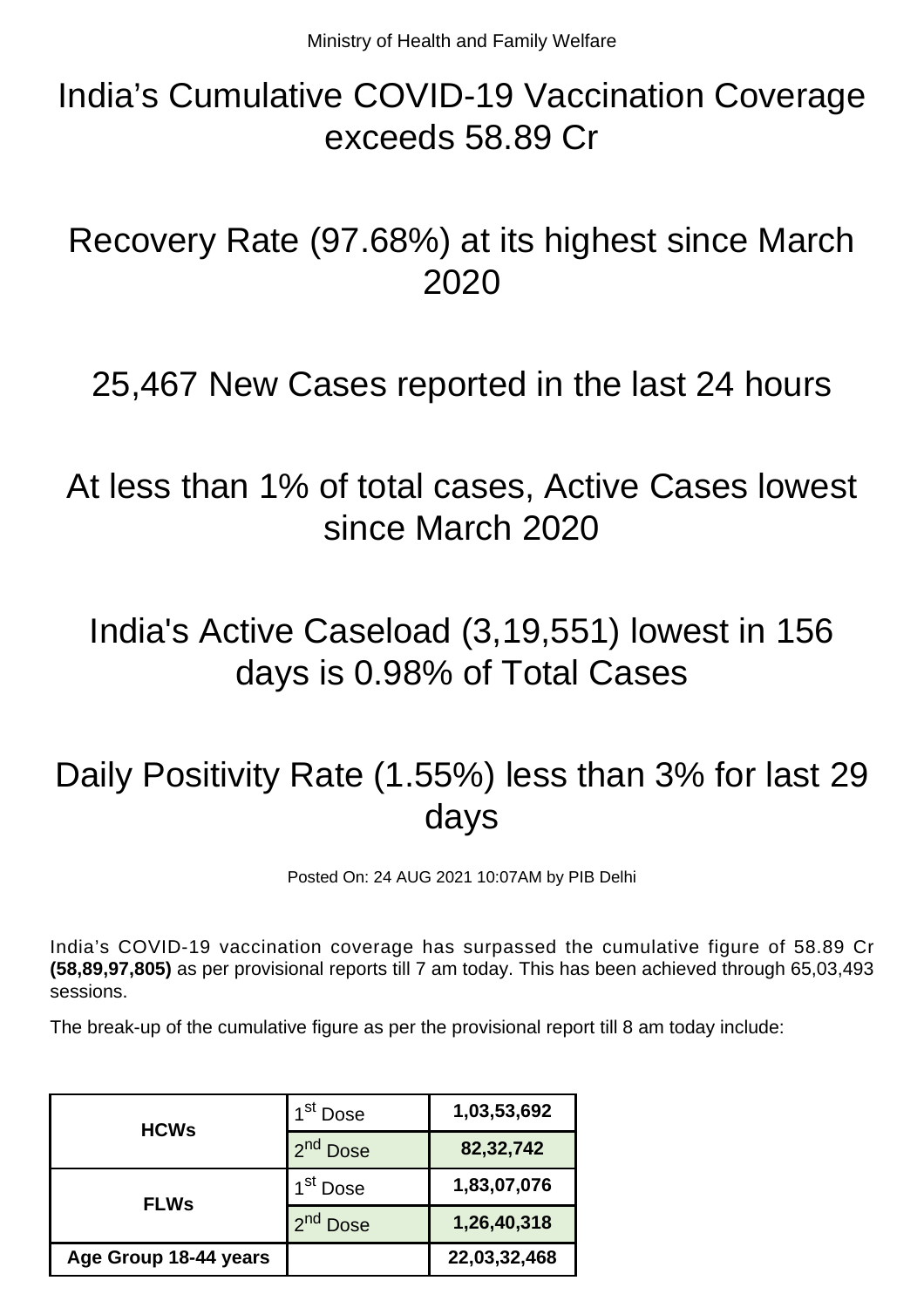|                       | 1 <sup>st</sup> Dose    |              |
|-----------------------|-------------------------|--------------|
|                       | 2 <sup>nd</sup> Dose    | 2,03,29,375  |
| Age Group 45-59 years | 1 <sup>st</sup> Dose    | 12,34,70,622 |
|                       | 2 <sup>nd</sup> Dose    | 4,93,70,668  |
| Over 60 years         | 1 <sup>st</sup> Dose    | 8,36,87,351  |
|                       | $2^{nd}$<br><b>Dose</b> | 1,03,53,692  |
| Total                 |                         | 58,89,97,805 |

The Union Government is committed to accelerating the pace and expanding the scope of COVID-19 vaccination throughout the country.

The recovery of **39,486** patients in the last 24 hours has increased the cumulative tally of recovered patients (since the beginning of the pandemic) to **3,17,20,112.**



Consequently, India's recovery rate stands at **97.68%**, the highest since March 2020.

Sustained and collaborative efforts by the Centre and the States/UTs continue the trend of less than 50,000 Daily New Cases that is being reported for 58 consecutive days now.

25,467 new cases were reported in the last 24 hours.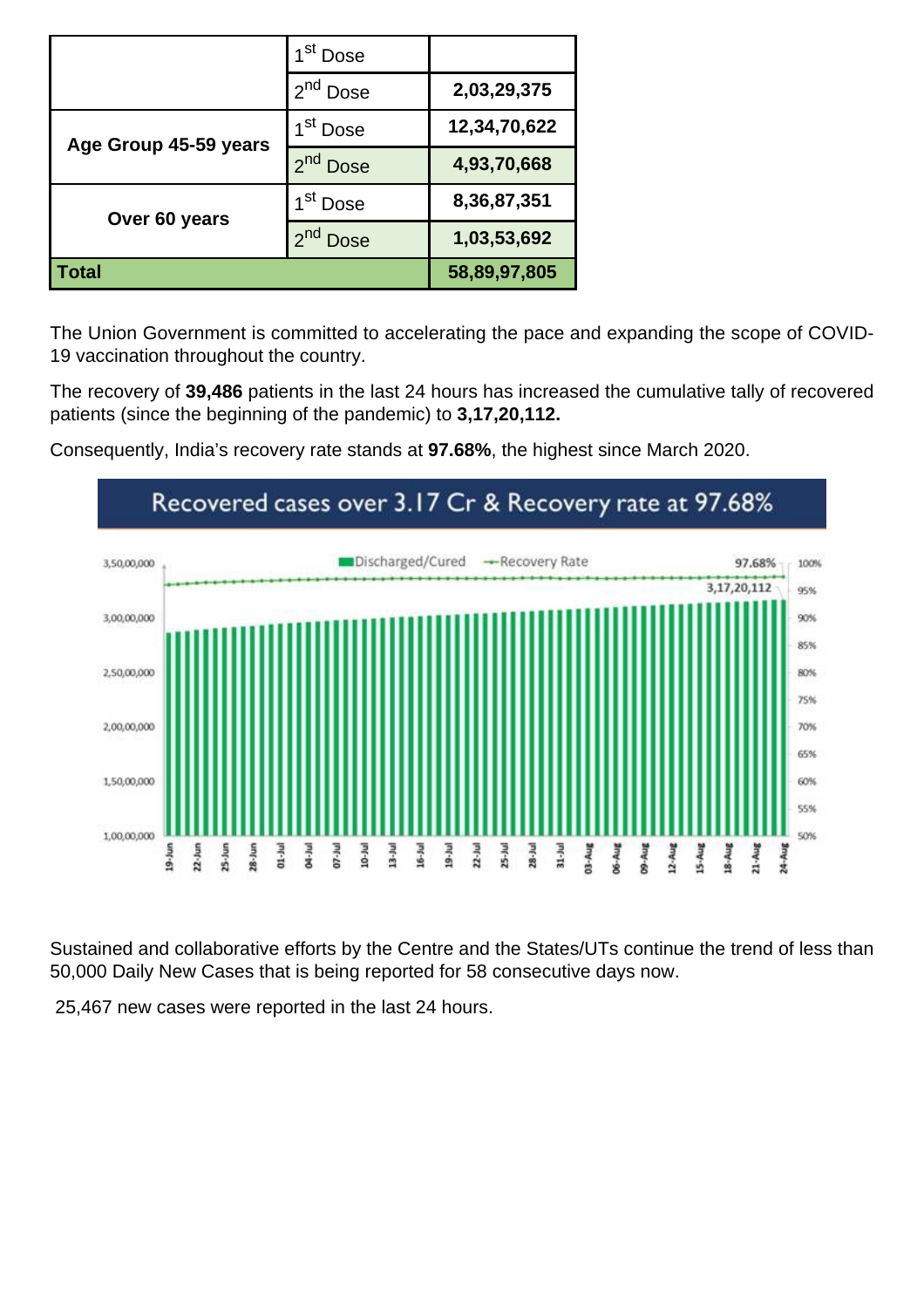#### 25k New Cases reported in last 24 hrs



High recoveries and a low number of new cases have subsided the Active Caseload to **3,19,551** which is at its **lowest in 156 days.** At **0.98%**, Active cases presently form **less than 1%** of the country's total Positive Cases. Active Caseload is at its lowest since March 2020.



The testing capacity across the country continues to be expanded. The last 24 hours saw a total of 16,47,526 tests being conducted. India has so far conducted over **50.93 Cr (50,93,91,792**) cumulative tests.

While testing capacity has been enhanced across the country, **Weekly Positivity Rate at 1.90% remains less than 3% for the last 60 days now.** The **Daily Positivity rate also stands at 1.55%.** The daily Positivity rate has remained below 3% for the last 29 days and below 5% for 78 consecutive days now.